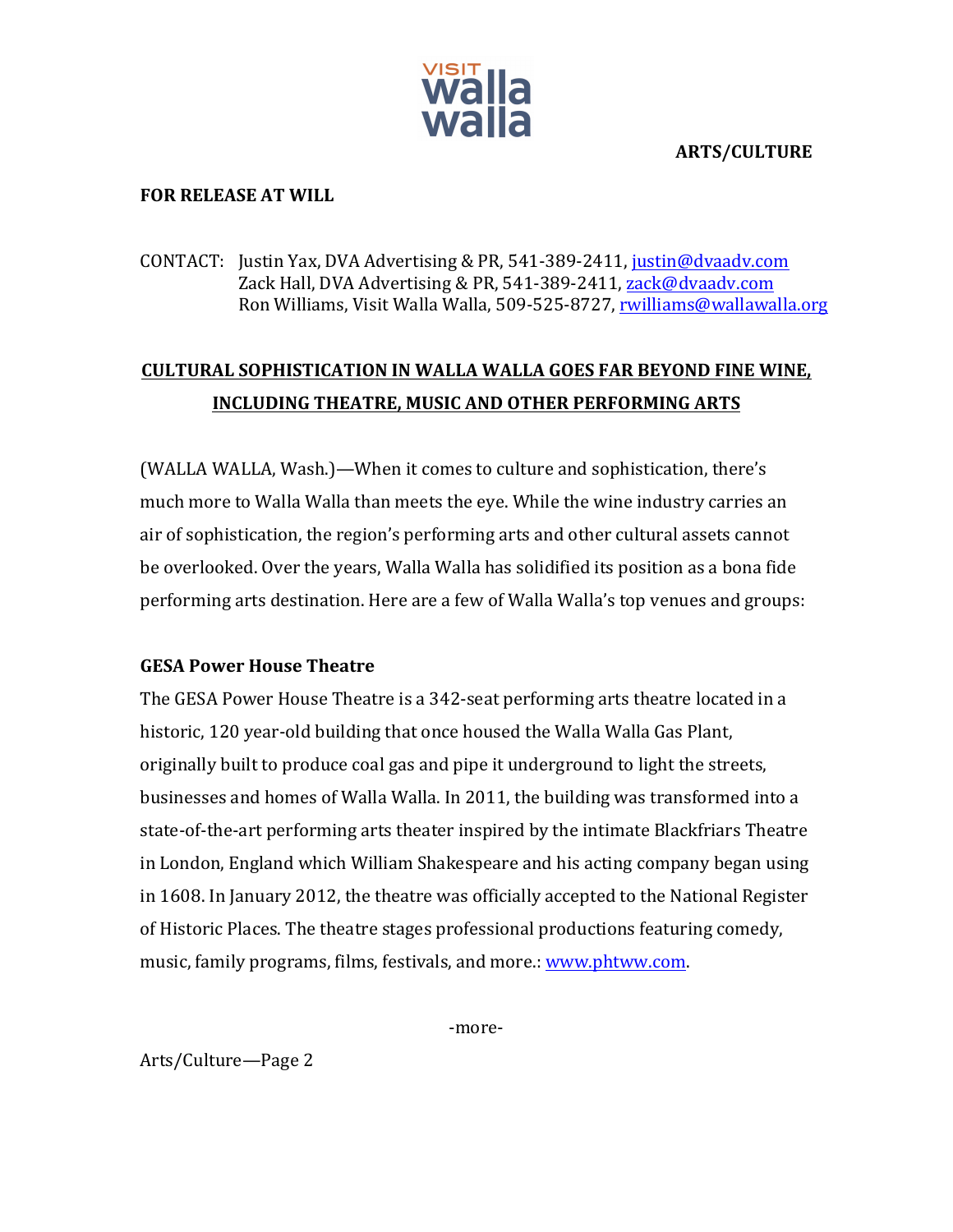#### **Walla Walla Symphony**

Founded in 1907, the Walla Walla Symphony is the oldest continuously operating symphony west of the Mississippi River. Under the direction of Music Director and Conductor Yaacov Bergmann, the orchestra is recognized for its adventurous programming, school programs, and tradition of performing original compositions. From October through June, the Walla Walla Symphony performs a diverse and entertaining schedule that includes a mix of classical concerts, special concerts and the popular Discovery Series which explores musical traditions from around the world: www.wwsymphony.com.

## **Shakespeare Walla Walla**

Shakespeare Walla Walla performs professional Shakespearian theatre and youth theatre education to Walla Walla Valley residents and visitors. In partnership with Seattle Shakespeare Company, Shakespeare Walla Walla brings year-round, approachable and entertaining productions to the Walla Walla Valley: www.shakespearewallawalla.org

## **In Addition**

In addition to these outstanding events, Walla Walla is home to a vibrant, yearround performing arts community that includes a variety of indoor and outdoor events, festivals and performances. These events take place at locations including Whitman College, The Little Theatre of Walla Walla, Main Street Studios, numerous live music venues, area wineries, and many other locations throughout the Valley.

-more-